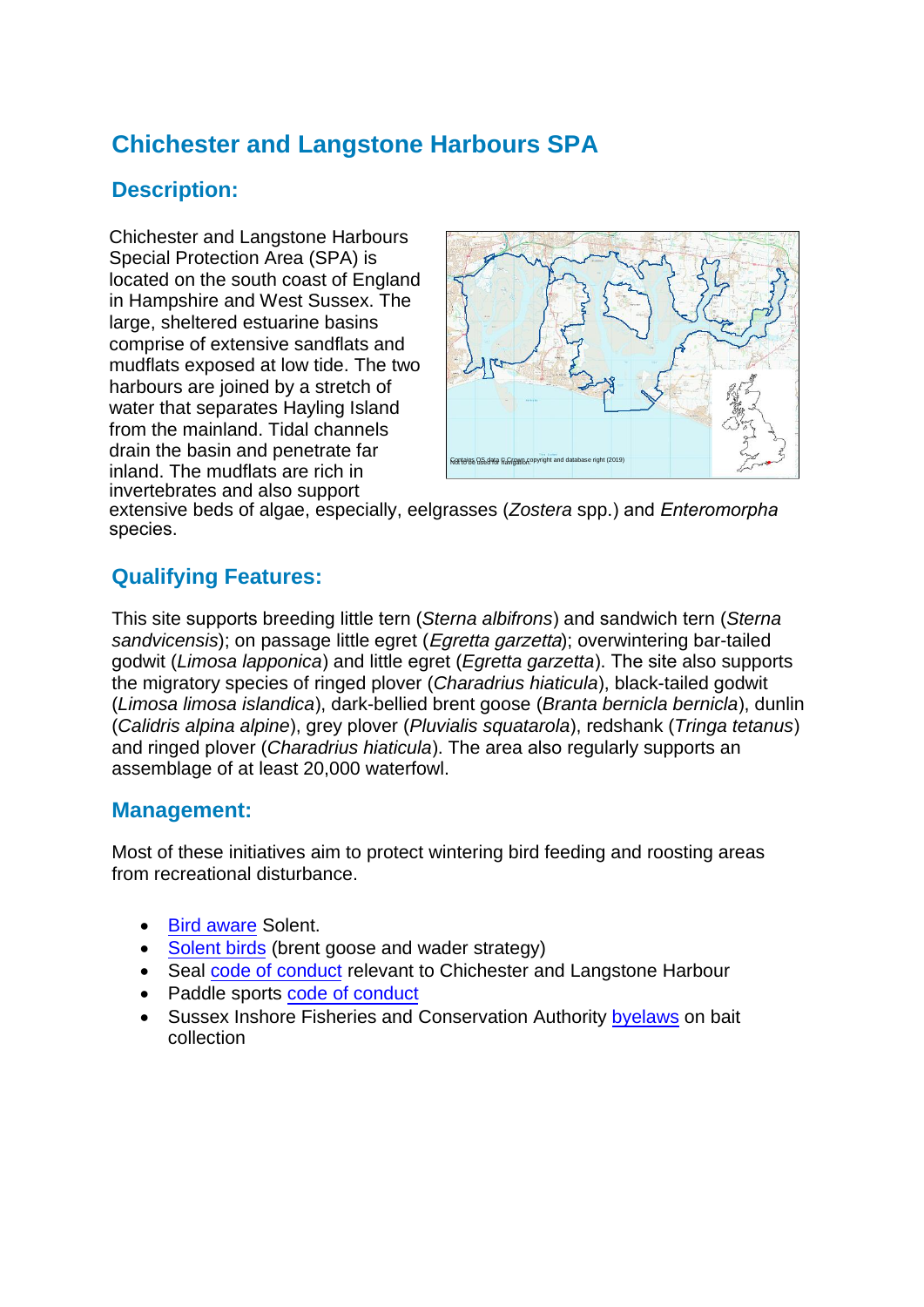#### **Stakeholder Concerns:**

Increasing housing within a 30-minute drive of Chichester Harbour is predicted to increase levels of recreation in the coming years, particularly paddle boarding, kayaking and beach recreation. High levels of bird disturbance have been associated with paddle boarding and kayaking, impacting on both wintering and breeding birds. Birds are frequently disturbed by recreational use of the harbour (on shore and on water). Many tern or wader breeding sites (e.g. East Head) are unusable due to human disturbance.

Bait collection removes significant biomass/species from certain areas of the SPA, causing disturbance to birdlife and releases sediments/nutrients.

Motorboating causes disturbance to birds (and seals) within the SPA and has many associated issues (e.g. fuel, litter, anti-fouling paint, moorings).